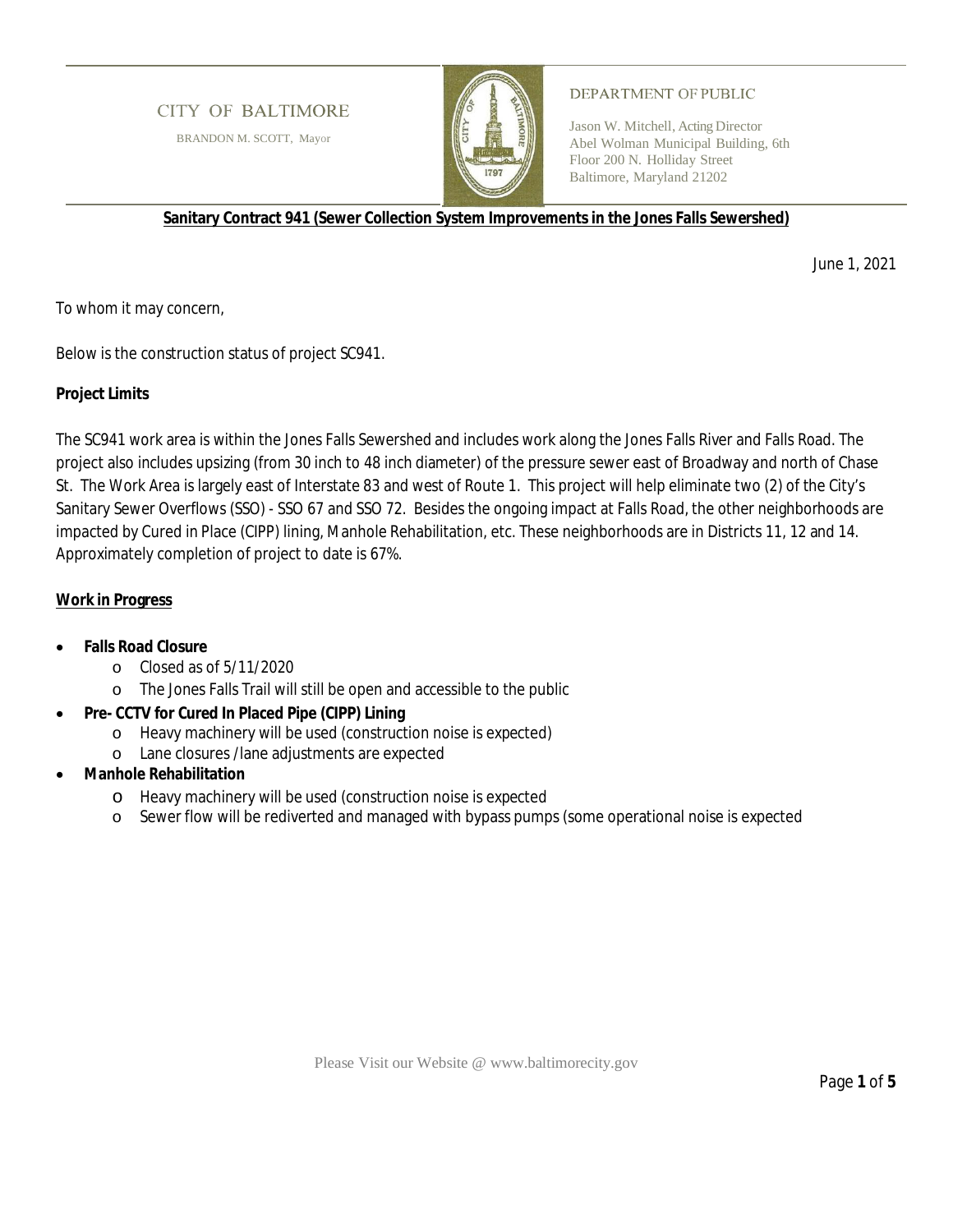- o Lane closures /lane adjustments is expected
- o Completed/Ongoing Locations:
	- 05/03/2021: 1502 Maryland Ave ; 2857 Greenmount Ave. ; 3900 Fordleigh Dr.
	- $\blacksquare$  05/04/2021: 2500 Guilford St; 2600 St Paul St; 2240 Hunter-Guilford; 331 24<sup>th</sup> St
	- 05/05/2021: Maryland Ave and W Mt Royal Ave; 2419 Greenmount Ave; 2617 Barclay St
	- 05/10/2021: 2613 Barclay St; 331 24th St; 2617 Barclay St; Falls Rd; 3900 Fordleigh Dr.
	- 05/11/2021: 2627 N Calvert St; 117 Layette Ave ; Falls Rd; 2614 Morton St
	- 05/12/2021: 2320 Hargrove St ; 2614 Morton St ; 6503 Bancroft Rd ; Falls Rd; 2640 N Charles St
	- 05/13/2021: 308 Falls- Barclay; 21st Street Hunter; 6503 Bancroft Rd; 2506 Guilford-Barclay; 6217 Biltmore Ave; Falls Rd; 10 East 21st St
	- 05/14/2021: 21st Hunter; 401 Barclay St ; 21 Mt. Royal Ave; Falls Rd
	- 05/17/2021: 2900 Barclay St; 2646 N Charles St; Falls Rd
	- 05/18/2021: 20th Street-Hargrove St Alley; 2532 Guilford Ave; Falls Rd; 2511 N Calvert St Alley
	- 05/19/2021: 2500 Calvert St; 20 Charles Street- St Paul; Falls Rd
	- 05/20/2021: 1204 John St; 301 E 27th St; 4000 Fordleigh Rd.; Falls Rd
- **Pipe Replacement Midheights Rd**
	- o Heavy machinery will be used (construction noise is expected)
	- o Temporary Lane closures /lane adjustments is expected Approximately 2 weeks
	- o Impacts to the 3700 Block of Midheights Rd
	- o Work Completed 5/7/21

### **Upcoming Work**

- **Falls Road Closure**
	- o Closed as of 5/11/20
	- o Pedestrian Trail is open. All are requested to exercise with caution
- **Pre- CCTV for Cured In Placed Pipe (CIPP) Lining**
	- o Heavy machinery will be used (construction noise is expected)
	- o Lane closures /lane adjustments are expected
	- o Upcoming Locations: TBD
- **CIPP Lining, Sewer Rehabilitation**
	- o Heavy machinery will be used (construction noise is expected)
	- o Lane closures /lane adjustments are expected
	- o During curing process odor may be emitted
	- o Upcoming Locations: TBD
- **Manhole Rehabilitation**
	- o Heavy machinery will be used (construction noise is expected)
	- o Sewer flow will be diverted and managed with bypass pumps (some operational noise is expected)
	- o Lane closures /lane adjustments is expected
	- o Upcoming Locations: TBD
- **Pressure Sewer Installation Along Ellsworth St**
	- o Heavy machinery will be used (construction noise is expected)
	- o Lane closures /lane adjustments is expected
- **Broadway Bypass Pumping**
	- o Heavy machinery will be used (construction noise is expected)
	- Lane closures /lane adjustments is expected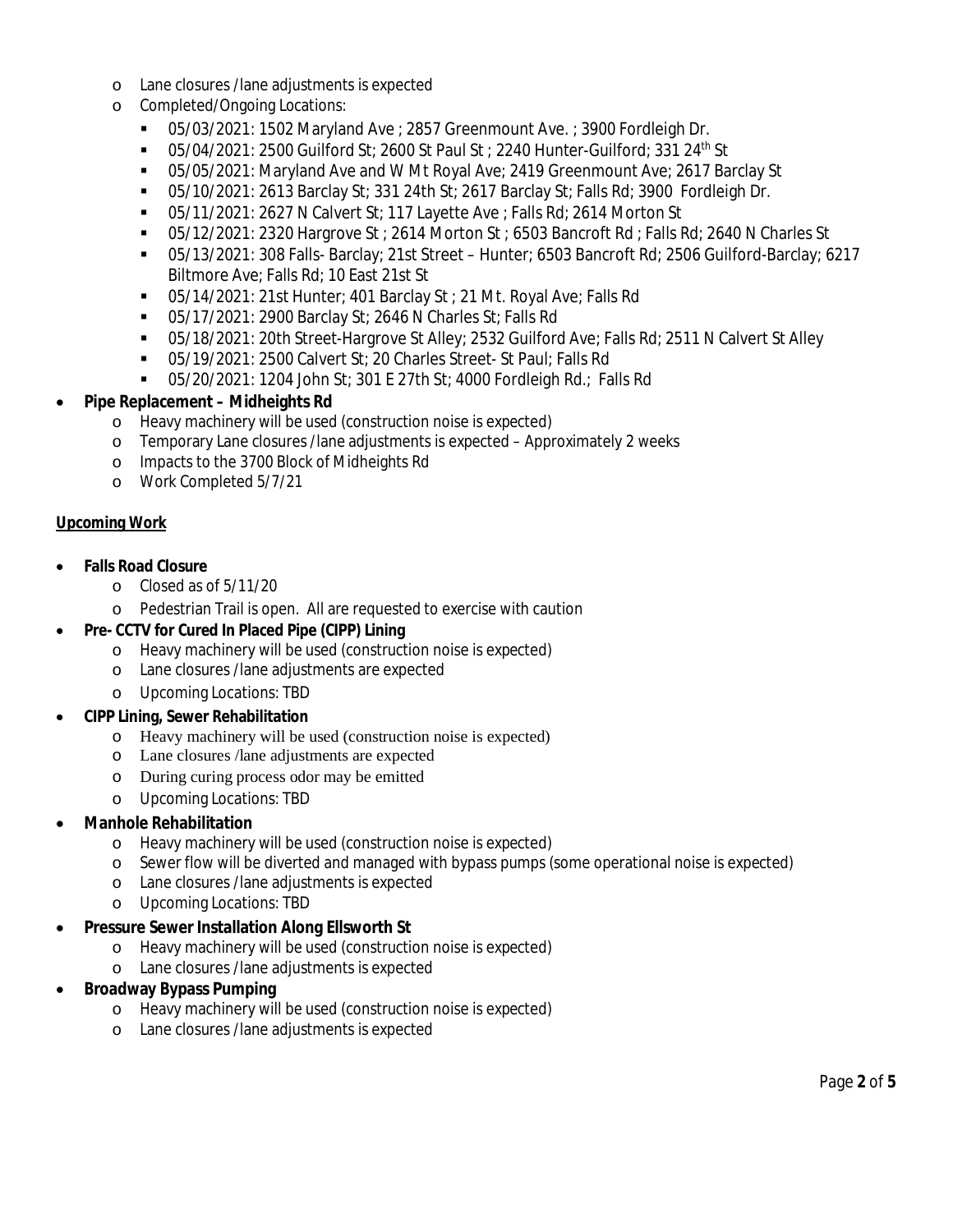- o Tree Removal along portion of bypass route
- o Bypass piping anticipated to run at grade along N Broadway center median and below grade at Intersections from E. Oliver St to E. Chase St. Some detours are expected. There could be some impact to parking along Broadway (NB).

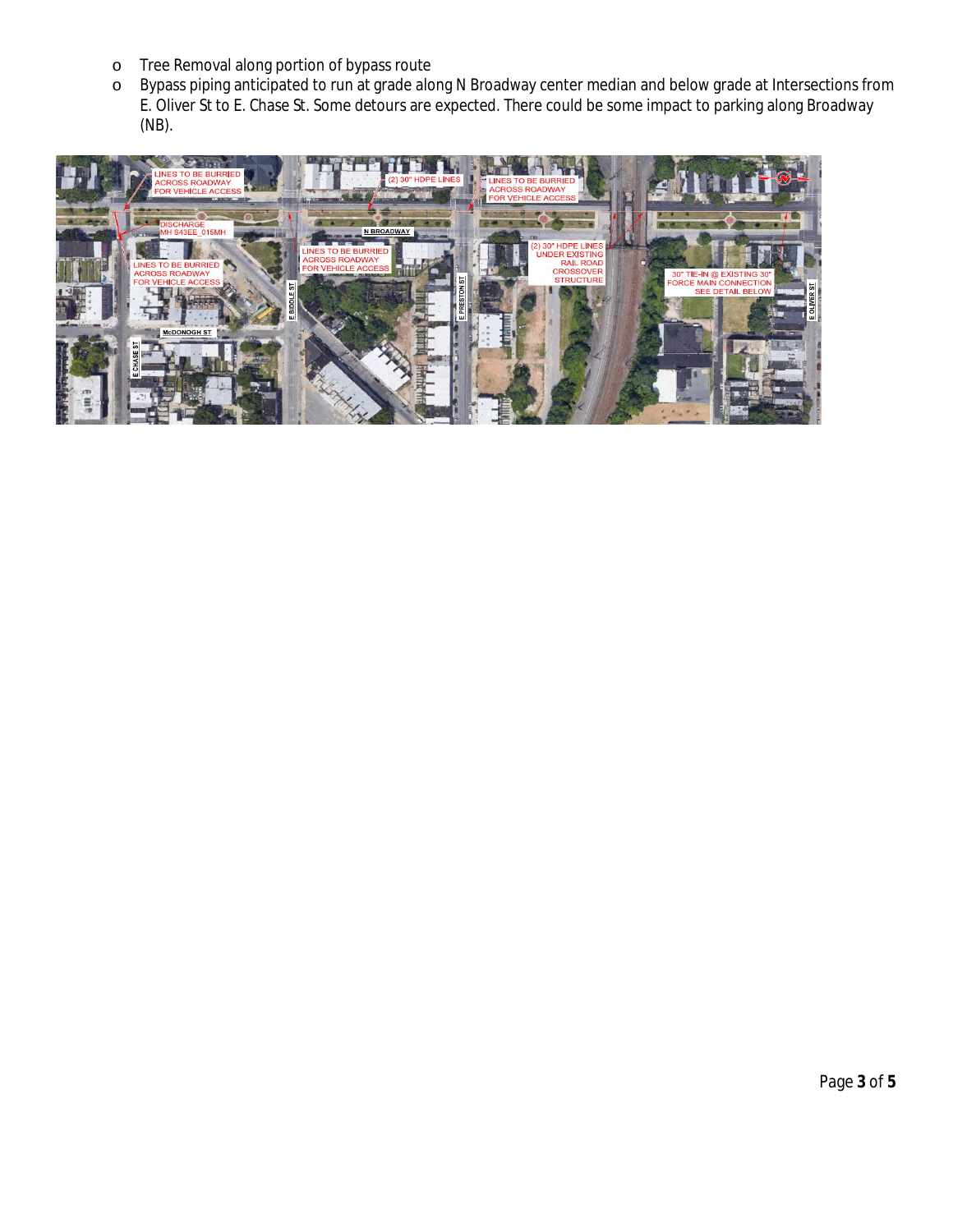Below are some pictures to highlight work accomplished to-date.





**Manhole Seal Prep (Falls Rd) Grout Wrap (N Broadway)** 



**Pipe Replacement (N Broadway) Post Pipe Replacement, (Midheights Rd)**